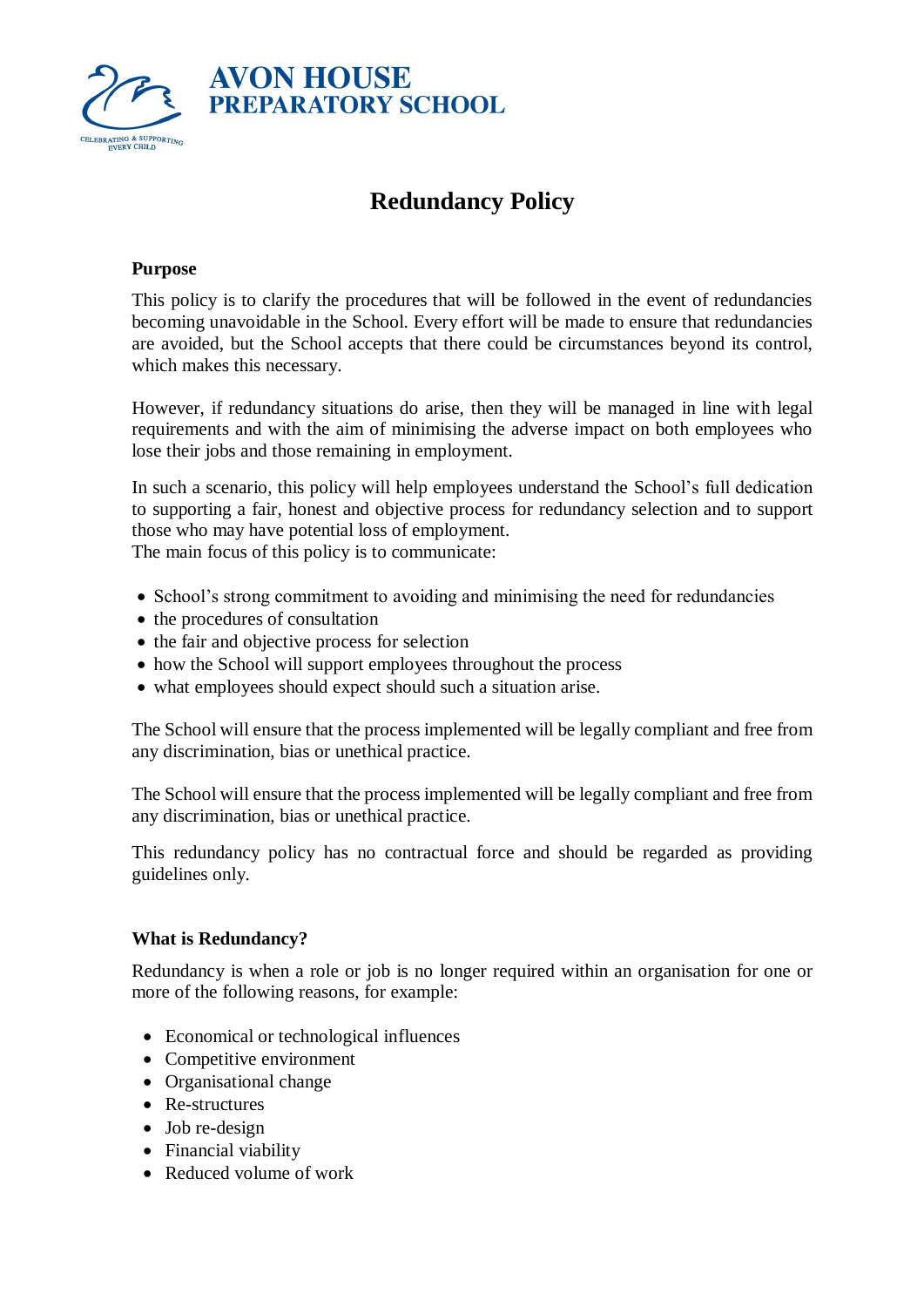

Under the Employment Rights Act 1996, redundancy is considered a reason for dismissal or termination of employment if it is done for one of the following reasons:

- A cessation of business **-** the employer has stopped or intends to stop with the nature of the business that the employee was or is employed for
- A cessation of business at the employee's site the employer plans to stop or has stopped performing the business at the location where the employee was employed\*
- Reduction or cessation of work the role or function of the employee is no longer required or expected to no longer be required by the business

\* Mobility clauses will be taken into account - should a contract state that an employee may be required to relocate if the business requires it, then the School is under no obligation to make redundant those employees.

## **The School will take the following measures to reduce redundancy**

The School, where practicable, will take reasonable steps to reduce redundancies by considering options such as:

- natural wastage
- reducing overtime
- terminating the engagements of any temporary agency staff
- ceasing sub-contract work
- freezing recruitment or secondments
- retraining and redeploying staff
- reducing hours of work (but only with employees' agreement)
- cutting or stopping bonus payments (taking care not to act in breach of contract)
- offering sabbaticals.

#### **Relocation**

If relocation is required then the School will:

- have a justified reason for the relocation.
- check the employment contract mobility clause is reasonable.
- consult with the employee about the relocation.
- give reasonable time for the relocation.
- where possible, provide support with the relocation.

#### **Voluntary redundancy**

Whilst it is not a statutory requirement to offer voluntary redundancy, the School, where appropriate, may initially invite employees for voluntary redundancy. This will be done in writing with details of the relevant forms needing to be completed, dates for applications to be submitted and details on whom to contact for further information.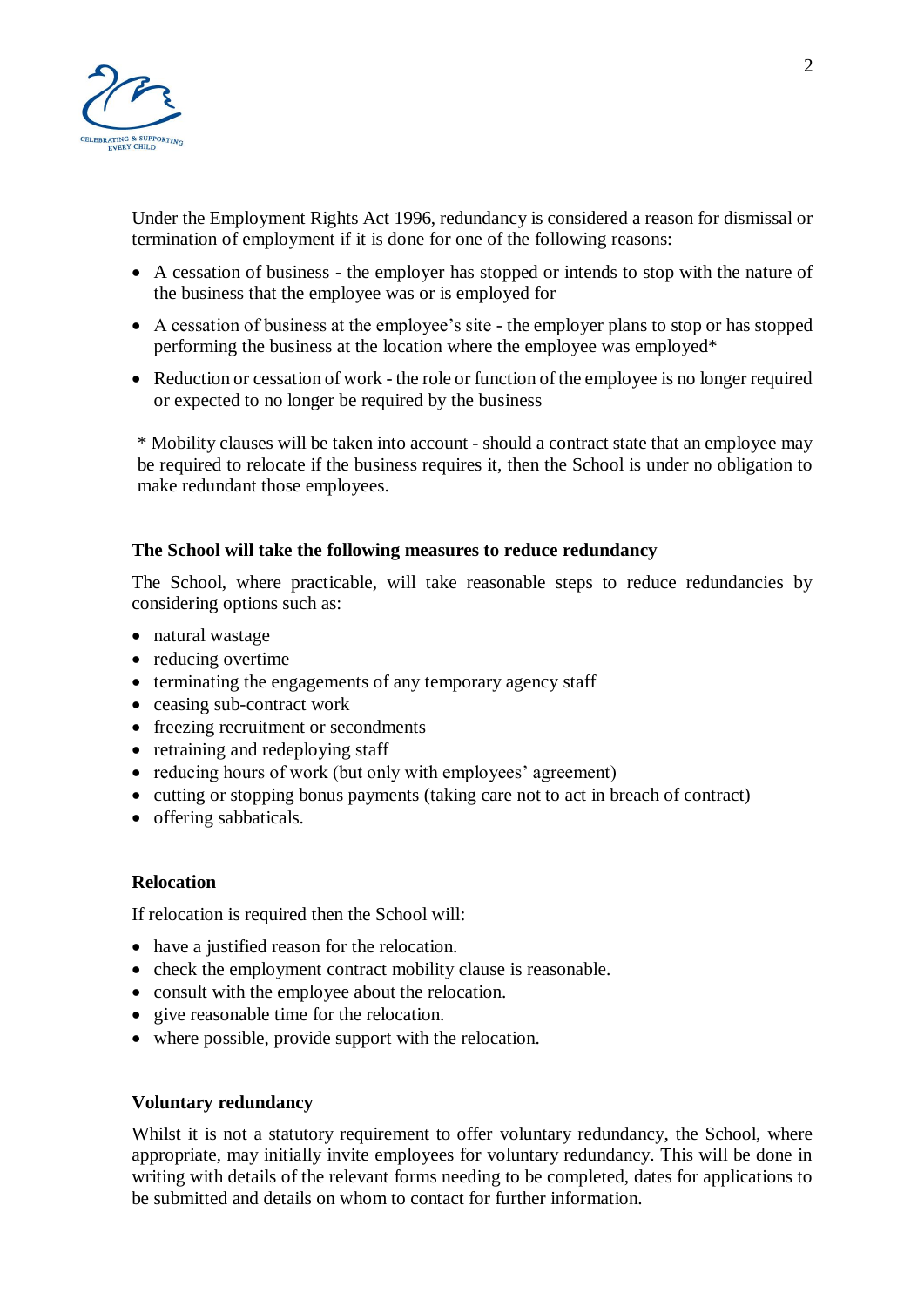

The School may implement this option as part of its continued commitment to reducing the need for compulsory redundancy.

To assess current and future business needs, there may be a need to specify which areas of the School may be eligible to apply for voluntary redundancy. The School reserves the right to accept or not accept an employee's application for voluntary redundancy.

#### **Offer of alternative work**

The School will seek to explore alternative roles within the organisation, if possible, to reduce the need for compulsory redundancy, and will ensure that any 'suitable' alternative roles are shared with those employees selected for redundancy.

An alternative role is considered 'suitable' when:

- the same terms and conditions apply as the Employee's previous post.
- it is a 'suitable' role for that particular Employee / his/her skill set.

Employees who are offered 'suitable' alternative roles may need to apply and be interviewed for those roles. Should an Employee not accept a suitable alternative role, the School may not be obliged to provide Statutory Redundancy Pay. In this instance the School may seek to gain a clear understanding as to why the role has been refused to assess how to best continue to support the Employee.

Should an employee accept an alternative role, which has different terms and conditions to their previous post, they are entitled to a trial period in the alternative position to assess whether it is suitable for them. The statutory trial period is 4 weeks, unless otherwise agreed with management.

Where practicable the School will also consider the following aspects when offering alternative employment:

- pay potential decrease or opportunities to increase.
- status potential decrease or opportunities to increase.
- location potential levels of disruption, expenses, time and domestic circumstances.
- working environment potential impact on employees with disability.
- hours of work shift patterns.
- possible retention on a temporary basis until there is a capacity to retain on a permanent basis.

The School will invest its efforts to continue to seek alternative roles within the organisation until potential redundancy dismissal dates with the intention of retaining employees where possible.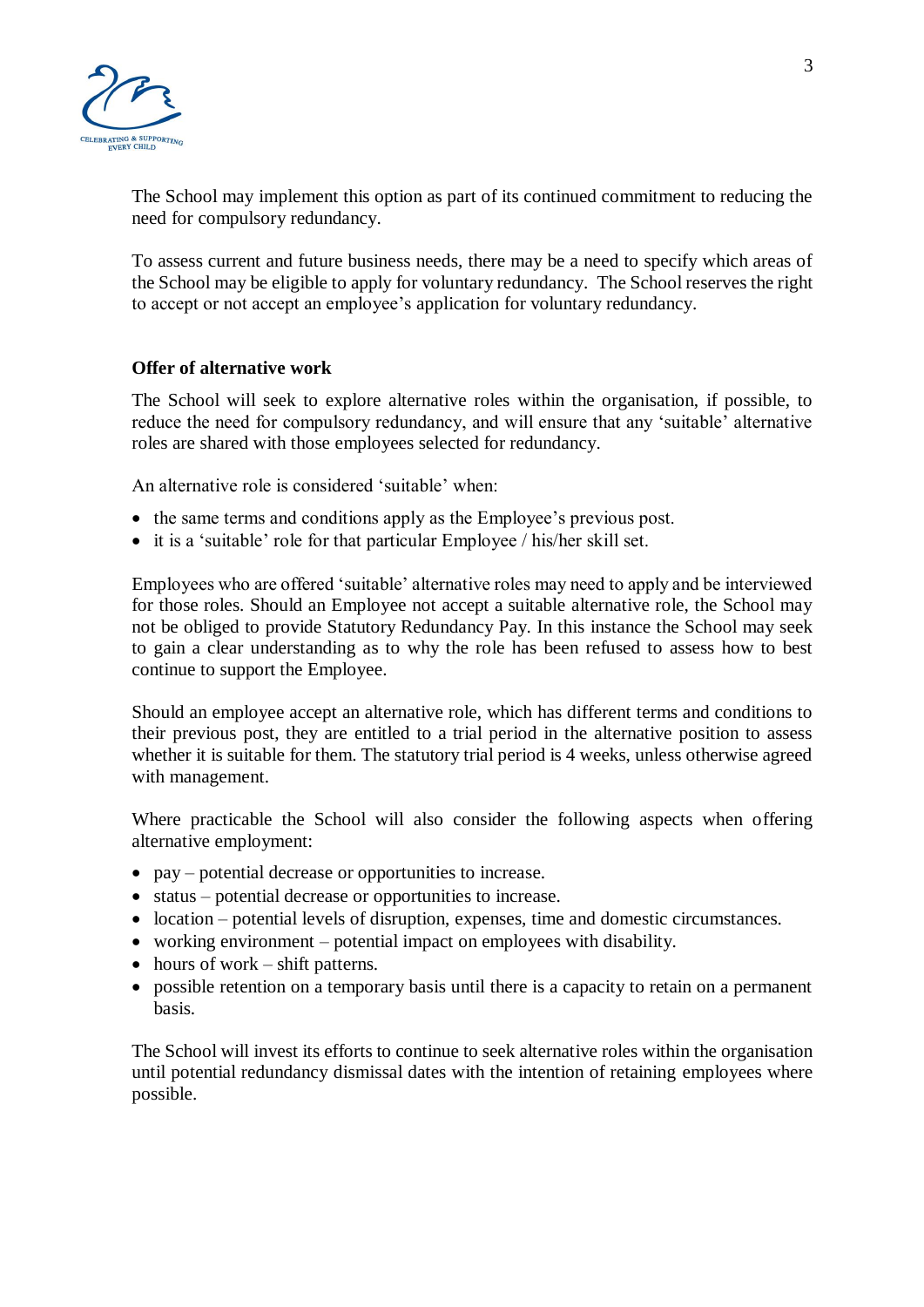

## **Selection for redundancy**

The School will ensure all aspects of the selection process are fair and objective and that the process is conducted with integrity and transparency.

The criteria that will determine employees for redundancy selection will be objective, nondiscriminatory, consistent and communicated to employees.

Assessment of the employees on these criteria will be verifiable and the information will be shared with the relevant employees.

All senior leaders are committed to conducting the process in an objective, consistent, neutral manner and will maintain transparency of the process.

#### **Selection criteria**

A selection criteria is required when there is a group of employees at risk of redundancy who are all doing the same or a very similar job and the School needs to reduce the number of staff doing this role. This is known as a 'pool of selection'. If a job no longer exists then there is no requirement for a selection criteria.

The criteria for selection will be fair, objective and verifiable and based on criteria like:

- attendance (excluding any absences due to pregnancy, disability etc.)
- disciplinary records
- timekeeping
- relevance of experience
- capability
- job performance (reference relevant records and school appraisal system)
- relevant knowledge and skills
- appropriate qualifications

The following will not be considered when selecting for redundancy:

- Trade union membership or activities
- for carrying out duties as an employee representative for consultation on redundancies or business transfers
- gealth and safety representative activities
- for performing the duties of a occupational pension scheme trustee
- for performing or proposing to perform the duties of a workforce representative for the purposes of the Transnational Information and Consultation of Employees Regulations 1999
- for taking lawfully organized industrial action lasting eight weeks or less
- for asserting a statutory employment right
- on maternity-related grounds
- by reason of his or her refusal or proposal to refuse to do shop work or betting work on Sundays (England and Wales only)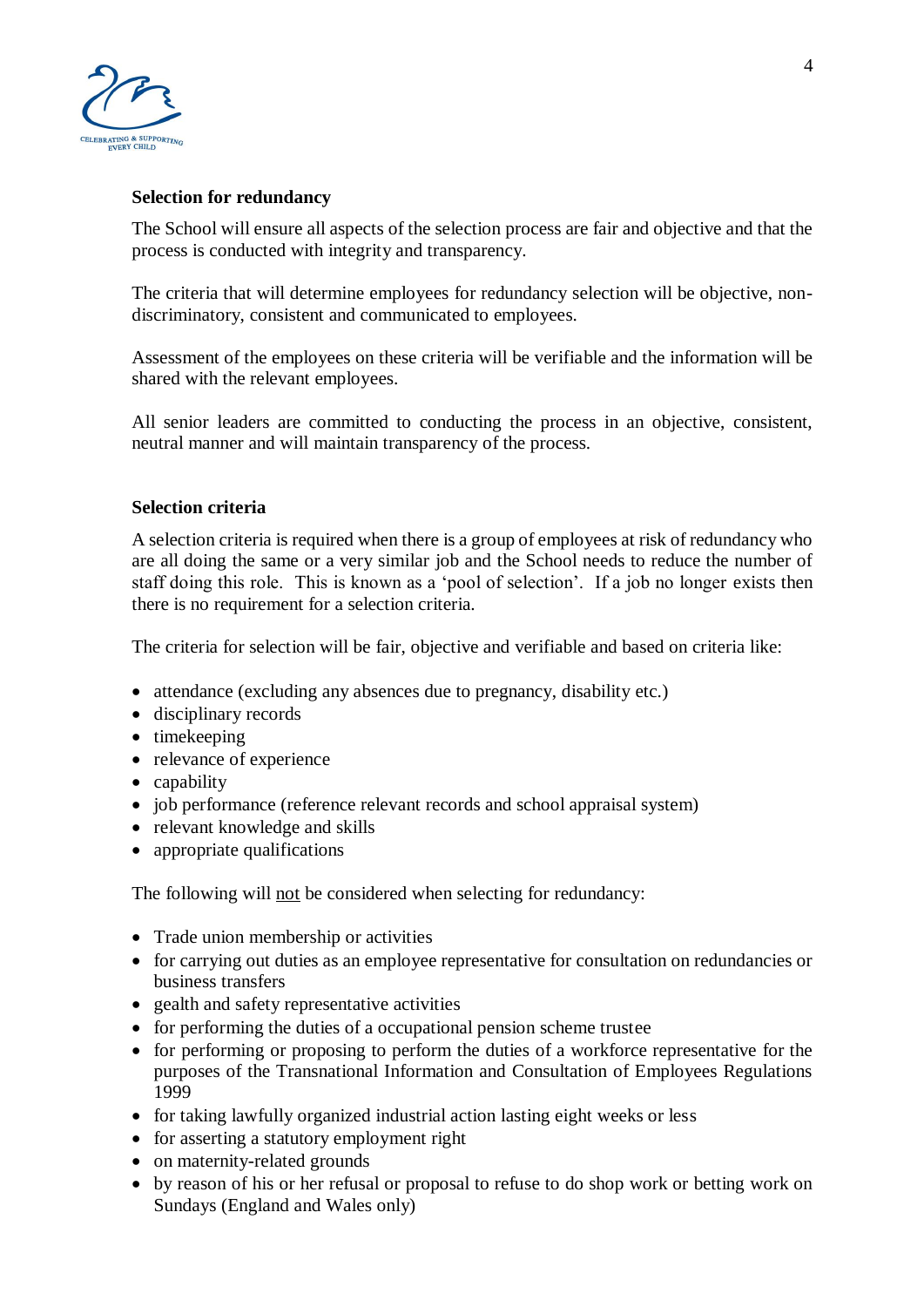

- for a reason relating to rights under the Maternity and Parental Leave etc Regulations 1999
- for making a protected disclosure (whistle blowing)
- for exercising or seeking to exercise the right to be accompanied at a disciplinary or grievance hearing
- for requesting flexible working arrangements

# **Entitlement to Statutory Redundancy Pay (SRP)**

Eligibility:

- The Employee has been dismissed under the reason of redundancy.
- An Employee has been employed with the School in continuous employment for over 2 years.

The following are not eligible for Statutory Redundancy Pay:

- Apprentices who are not employed at the end of their training.
- A Domestic servant who is a member of the employer's immediate family.

## **Calculation of Statutory Redundancy Pay (SRP)**

The current legislation calculates SRP according to age and length of service (maximum 20 years) of an employee.

To calculate the number of weeks pay due, the following apply:

- 0.5 week's pay for each completed year of employment when below the age of 22
- 1 week's pay for each completed year of employment not below the age of 22 but below the age of 41
- 1.5 week's pay for each completed year of employment not below the age of 41

An interactive redundancy pay calculator is available at www.gov.uk/calculate-yourredundancy-pay.

The statutory rates of pay will apply for SRP.

#### **Redundancy payment and insolvency**

Should the unfortunate situation arise whereby the School is making redundancies due to financial problems and has to declare insolvency, this may impact the School's ability to make redundancy payments.

In this instance employees may be entitled to statutory and other related payments through the Redundancy Payment Service, further details can be found on the government website: https://www.gov.uk/your-rights-if-your-employer-is-insolvent/overview.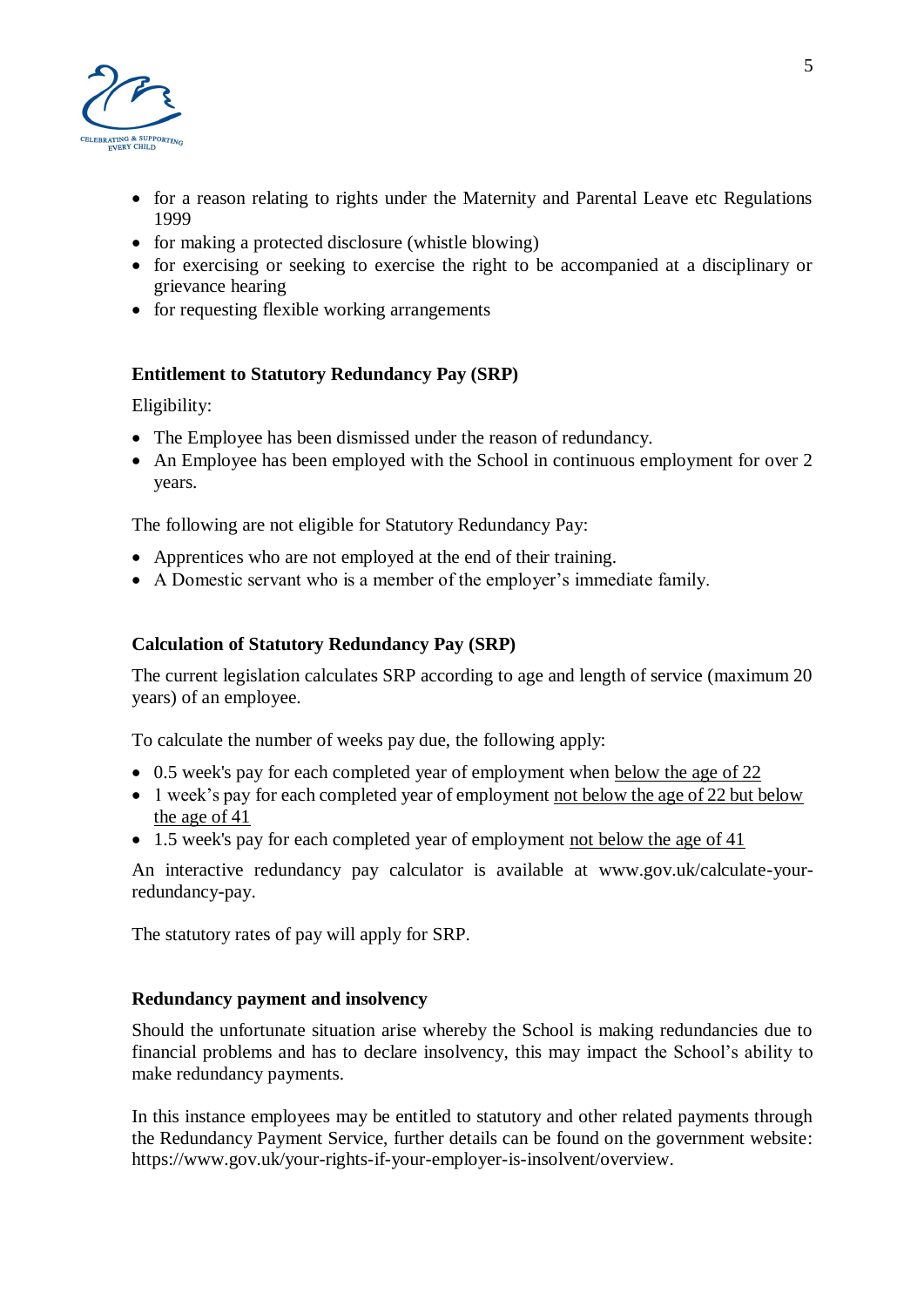

## **The School consultation process**

The School is committed to meaningful individual and collective consultation, where required, and has a statutory obligation to consult on:

- avoiding dismissals
- reducing the number of potential compulsory redundancies
- managing the impact of the redundancy process on the workforce

The consultation process should also:

- make the process more manageable for Employees
- support employees through the process
- ensure effective communication

Should the School intend to make:

- 1 20 Employees redundant individual consultation may suffice
- 20 to 99 Employees redundant the School must consult with Employee representative body and/or Trade Union When putting more than 20 employees at risk of redundancy, the School must notify the Secretary of State. A copy of the Advance Notification of Redundancies form (known as HR1) can be obtained from the Insolvency Service at www.insolvency.gov.uk '20 - 99 possible redundancies – inform Secretary of State, Innovation and Skills, at least 30 days before first dismissal
- More than 100 possible redundancies inform Secretary of State, Innovation and Skills, at least 45 days before first dismissal

Note: In both instances, the Secretary of State for Innovation and Skills regards the date of notification as the date on which they receive the form.

#### **Individual consultation**

When less than 20 employees are being made redundant, the School will individually consult all employees, who may potentially be selected for redundancy.

If any employee is being dismissed under redundancy circumstances, and is not involved in any collective consultative arrangements, then the following procedure will be followed.

- The employee will be advised of the reason for redundancy, and be invited to a meeting to discuss the matter further.
- The meeting will be to discuss the situation with the Employee in greater detail. The employee has the right to be accompanied by a work colleague or Trade Union representative. The employee should advise the relevant Manager of who the representative will be and confirm their attendance.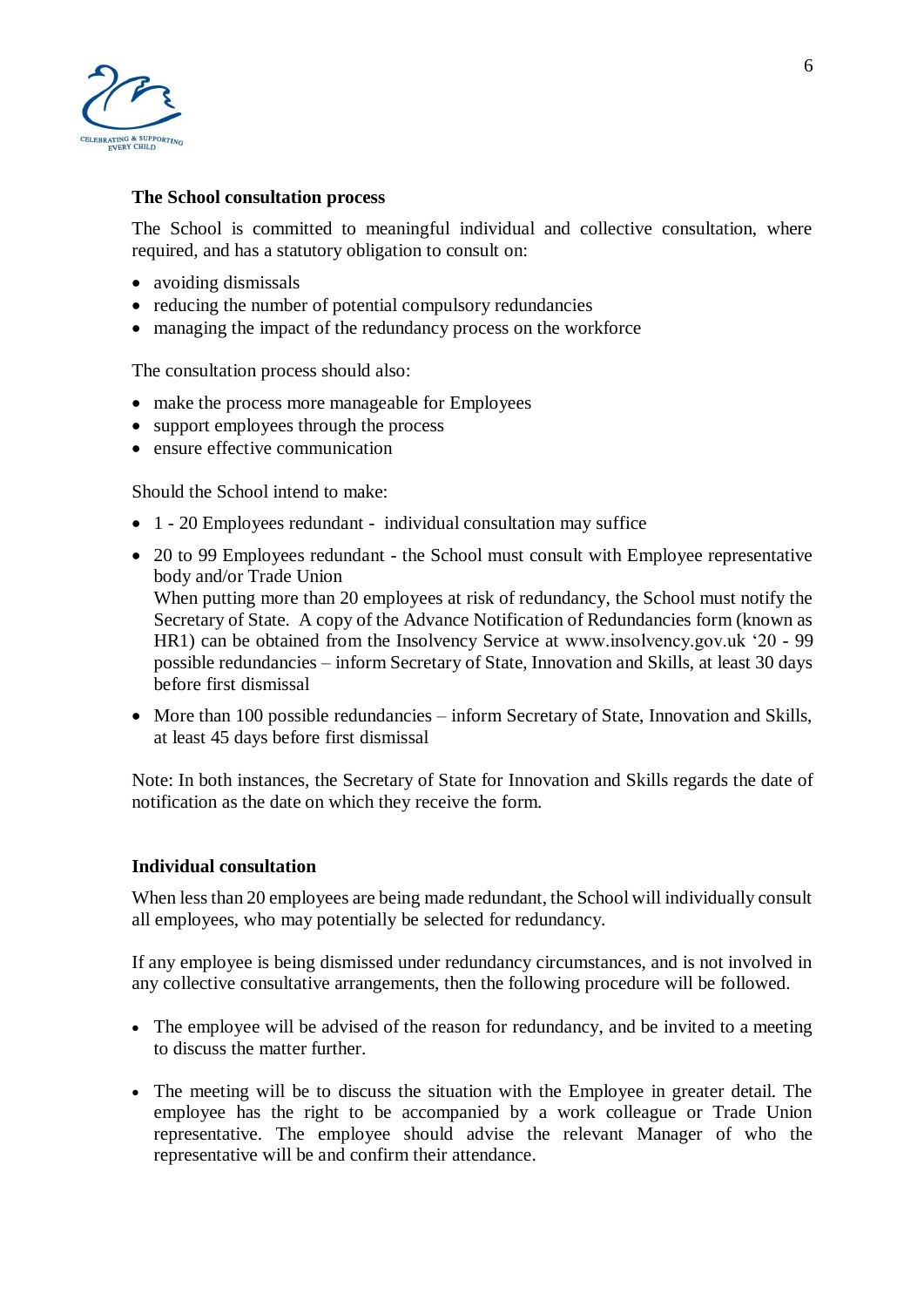

During the meeting the facts will be explained to the employee and a decision made. If selected for redundancy, the Employee will be made aware of the appeal process.

The process of appeal is:

- The employee must inform the School in writing that they would like to appeal the decision
- Address the letter to the specified person responsible for the appeal process
- The letter must be sent within 5 working days of the date that the employee was advised of the decision

The employee will be invited to an Appeal meeting. Where possible, a senior manager who has not been directly involved in the decision to select the employee for redundancy will hold the appeal meeting. The manager who chairs the appeal meeting will ensure a complete and fair opportunity is given to the employee to explain their reasons for appealing.

The employee has the right to be accompanied by a work colleague or trade union representative. The appeal will be heard, and the employee will be informed of the final decision in writing.

## **Collective consultation**

Where potentially 20-99 employees are at risk of redundancy, the relevant employee representative bodies or trade unions will be consulted 30 days prior to any provisional dates of employment termination.

Should there be a need for over 100 employees to be put at risk of redundancy, the employee representative or trade union body will be informed 45 days prior to any potential dates of employment termination.

If the School does not already have any appropriate representatives, then the employer will need to arrange fair elections prior to any consultation taking place.

All individuals will still be consulted in conjunction with collective consultation.

#### **Disclosure of information for successful consultation**

The School will provide the following information to collective representative bodies to support a meaningful, effective consultation process and to fulfil legal requirements:

- The reasons for the redundancy proposals.
- The numbers and descriptions of employees proposed for redundancy.
- The total number of employees employed at each establishment affected by the redundancies.
- The process which will be used to select employees for redundancy.
- How potential dismissals will be carried out, with details of any agreed procedure and when they may take effect.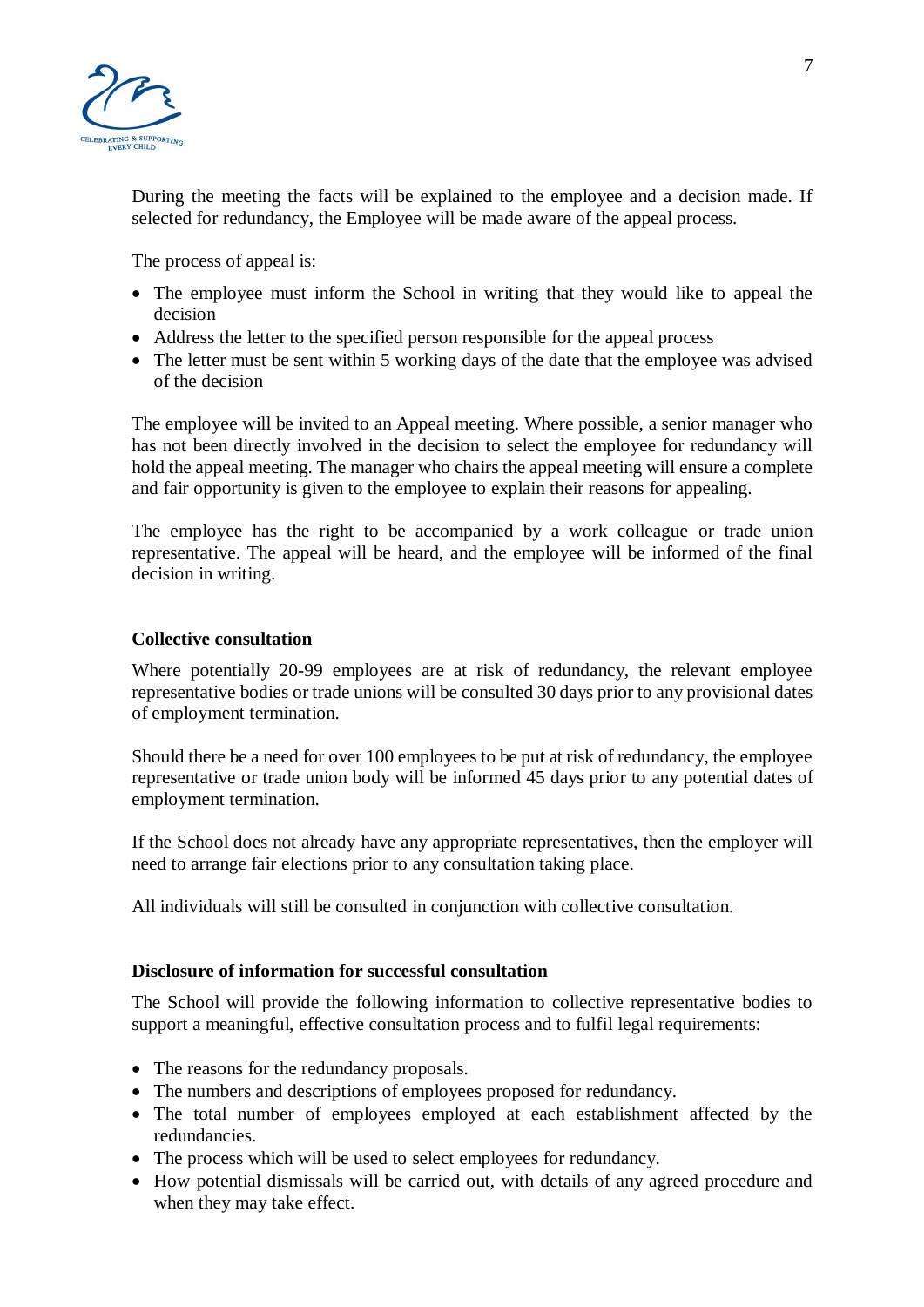

- How redundancy pay will be calculated for those employees who will be eligible.
- The total number of agency workers, where they are working and the type of work they are doing

This information should be given in writing.

Further information may also be provided, where appropriate on:

- How the selection process will be applied, if it will be to all or certain areas of the business.
- If a transfer or downgrading is accepted as an alternative to redundancy, details on how earnings may be affected.
- If a selected employee may leave employment during the notice period and retain full entitlement to redundancy pay.
- Any potential extension to the trial period of an alternative job within the organisation.
- If work is accepted in an alternative location, details on travel related expenses

# **Rights for employee representatives**

To enable employee representatives to conduct their functions as required the School will do the following:

- Support employee representatives in having access and opportunities to interact with those employees who may be affected by potential redundancy selection. If required accommodation and facilities will be provided to ensure this is possible.
- Representatives and candidates for election will be provided with reasonable paid time off to pursue their functions and for any related training required.
- Discrimination will not be tolerated to those representatives or candidates for election due to their role, status and duties. Any discrimination, disciplinary or dismissal of an employee based solely on their role as an employee representative or potential candidate for election will be deemed as unfair and not condoned by the School.

# **Support for employees who are 'at risk'**

The School recognises that being made redundant can be stressful and unpleasant for employees and will provide support where possible to enable the employees to seek alternative employment.

During the final notice period employees will be given reasonable paid time off work to seek new employment, for example to attend interviews and meetings with recruitment agencies.

Should alternative jobs be available within the School, and accepted by an employee selected for redundancy, then they will be able to have a trial period, usually 4 weeks, to help them decide if they wish to continue with this alternative role permanently.